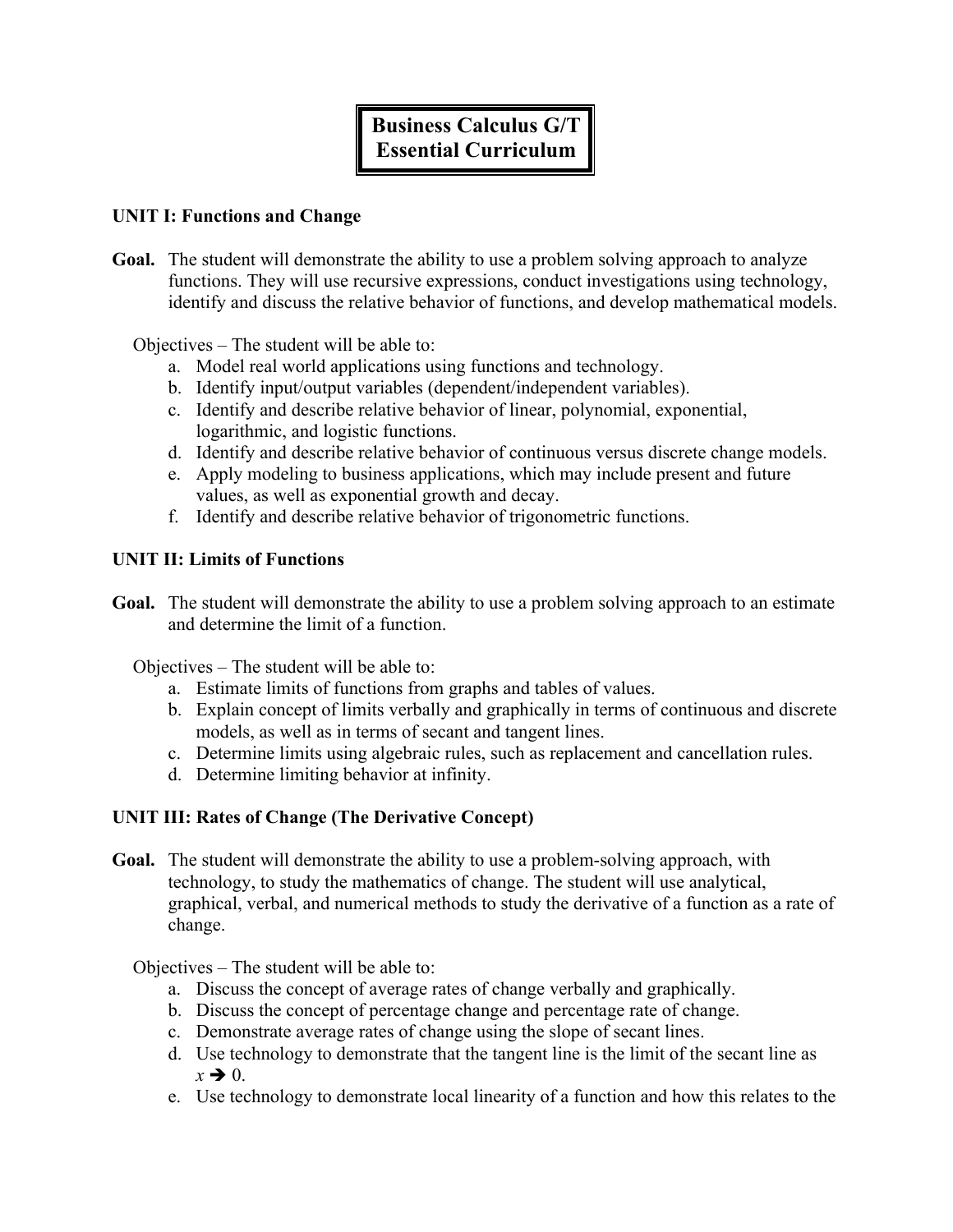tangent line.

- f. Explain instantaneous rates of change at a point in terms of the tangent line and local linearity.
- g. Estimate the instantaneous rate of change using the slope of the tangent line.
- h. Define the derivative of a function as the limit of the difference quotient.
- i. Explain the relationship between differentiability and continuity of functions and of points in terms of continuous and discrete models.
- j. Estimate the graph of the instantaneous rate of change function (derivative) using the slope of the tangent line and derivative methods.

## **UNIT IV: Techniques of Differentiation**

**Goal.** The student will demonstrate the ability to use a problem solving approach to apply rules of differentiation to a variety of functions.

Objectives – The student will be able to:

- a. Interpret the terminology and notations used to describe a derivative.
- b. Find the derivative of a function using the Power Rule, Sum/Difference Rule, Product Rule (Quotient Rule not found in the text is optional), and the Chain Rule.
- c. Find the derivative of exponential and logarithmic functions.
- d. Find the derivative of basic trigonometric functions.
- e. Perform implicit differentiation.

# **UNIT V: A Function's Relationship to its Derivative**

**Goal.** The student will demonstrate the ability to use a problem solving approach to identify and analyze the relationship between a function and its derivative.

Objectives – The student will be able to:

- a. Identify points (and discuss their importance) that have horizontal and vertical tangents – critical points.
- b. Identify points (and discuss their importance) where concavity changes inflection points.
- c. Identify intervals where a function is increasing or decreasing and discuss the associated real-world implications.

#### **UNIT VI: Applications of the Derivative**

**Goal.** The student will demonstrate the ability to use a problem solving approach to apply derivatives model, analyze, and solve real-world problems.

Objectives – The student will be able to:

- a. Solve optimization problems.
- b. Solve basic rate problems.
- c. Solve related rate problems.
- d. Solve additional problems in Science and Economics. Examples may include